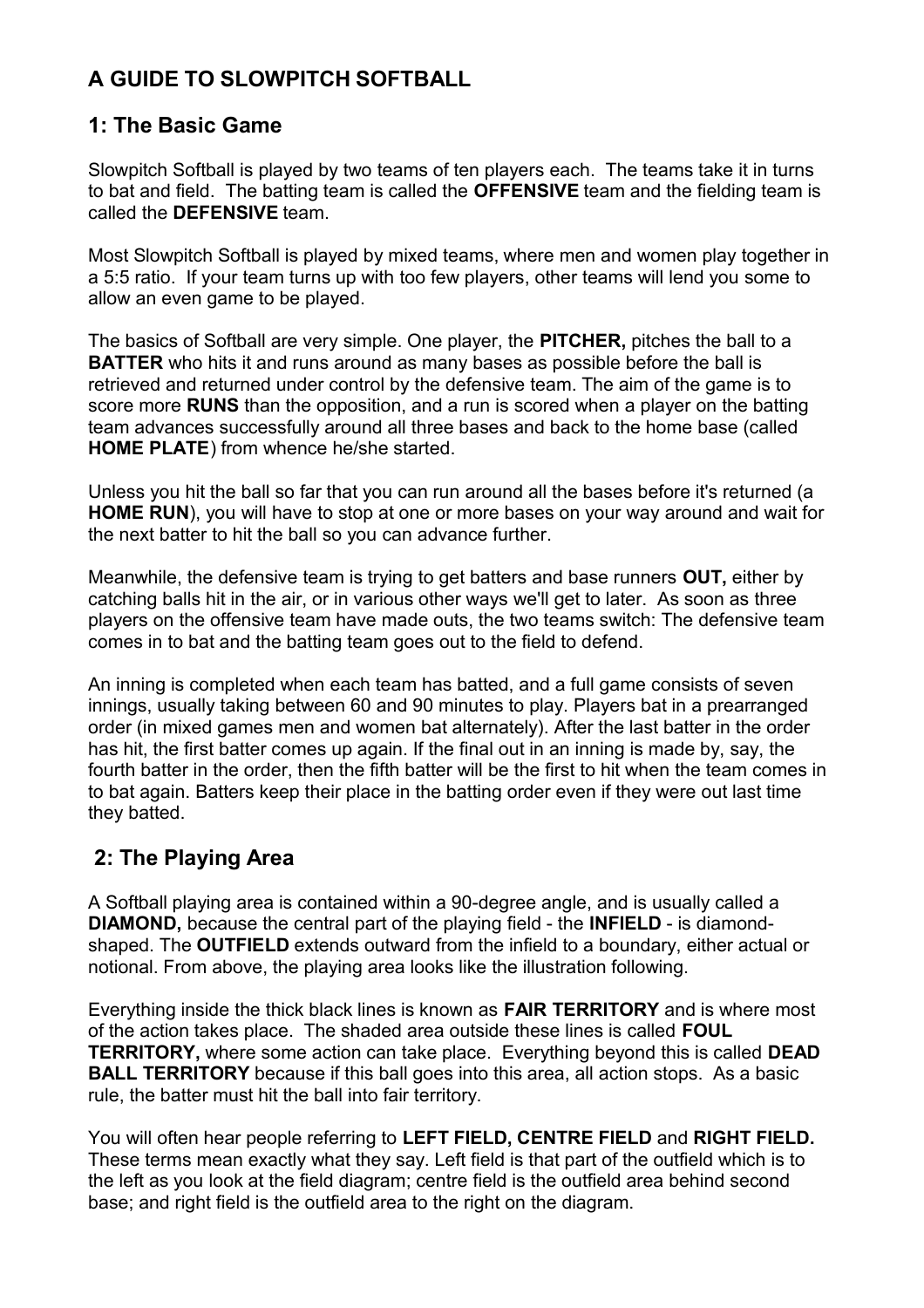The pitcher stands on a rectangular piece of heavy rubber, the **PITCHER'S PLATE (P),** and tries to pitch the ball across **HOME PLATE (H),** a five-sided piece of heavy rubber, guarded by the batter, 50 feet away.

Each **BASE** (First Base, Second Base and Third Base) is marked by plastic bag filled with foam. The distance between each base is 65 feet (quite a long way!).

For safety reasons, **FIRST BASE** often consists of a double base, half white and half orange, with the orange section in foul territory and the white section in fair territory. The batter heads for the orange part, the fielder uses the white part, and collisions are avoided.



## **3: The Defensive Team**

The defensive team, (the **FIELDERS**), try to catch or stop any balls hit, in order to prevent offensive players advancing around the bases and scoring runs. Good fielders think about the game situation **BEFORE** each pitch, so when the ball is pitched they know:

- 1) What will I do if the ball is hit to me?
- 2) What will I do if the ball is hit to someone else?

Each fielder has specific duties and also a number, (used for score-keeping):

#### **Infielders**

When the ball is pitched each infielder must be ready to field batted balls hit towards them on the ground or in the air.

**PITCHER (1):** The pitcher starts play by pitching the ball to the batter, then becomes another infielder ready to field the ball. The pitcher is well placed to cover any other infielder and back up play. Pitcher and catcher **do not** have to be opposite sex.

**CATCHER (2):** The catcher kneels or squats behind home plate, returning the ball to the pitcher if it is not hit. The catcher also takes throws to home plate and tries to get baserunners out before they reach the base and score a run.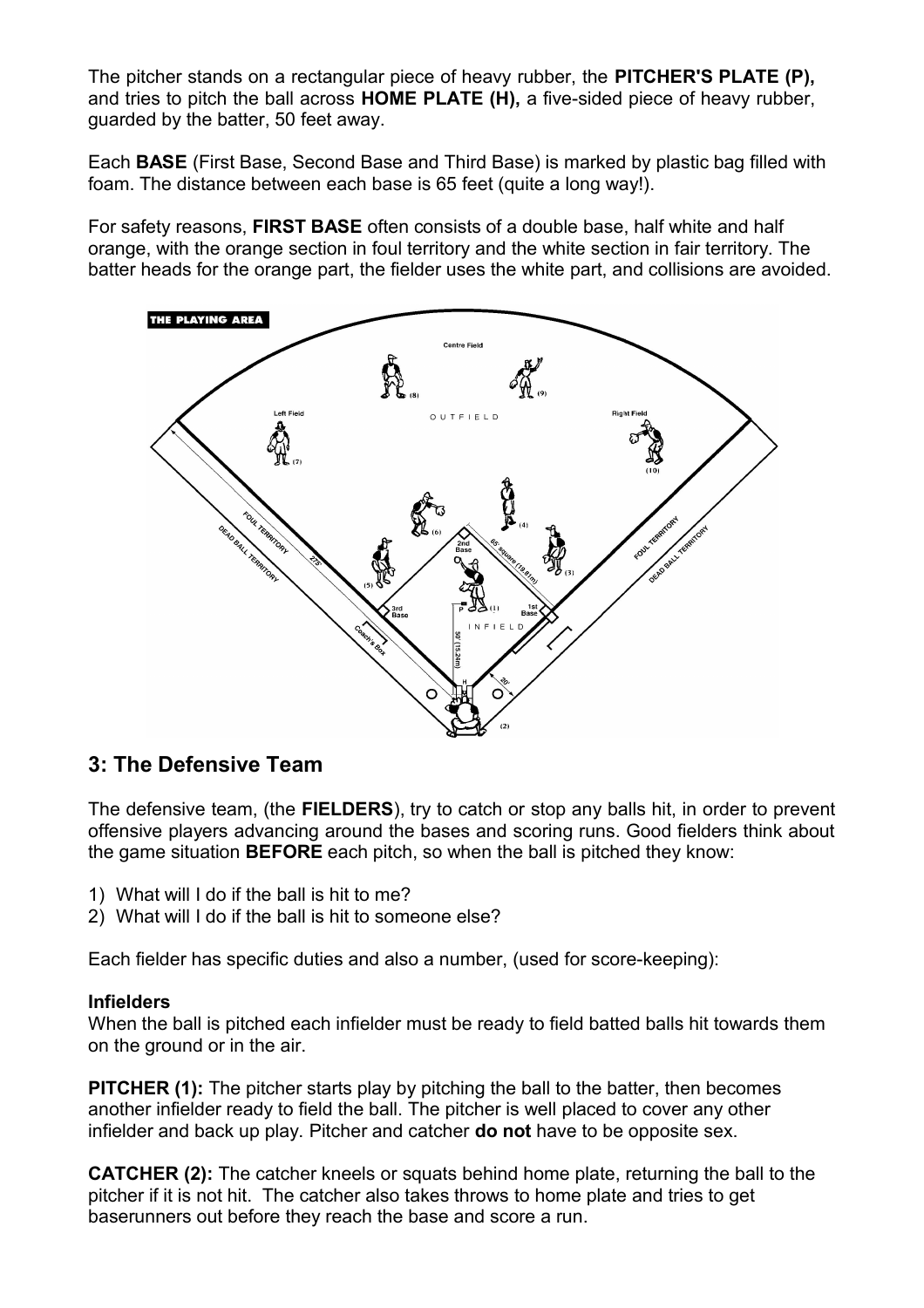**FIRST BASE (3):** This is a busy position, with many balls thrown to first base in an attempt to put batters out who are running from home to first. So this fielder needs "safe hands": i.e., he/she needs to be able to hold on safely to thrown balls. Do not obstruct the runner's half of the base or they will be automatically given safe.

**SECOND BASE (4):** The second base player will guard much of the right side of the infield. He/she will often catch throws made to second base, though the short stop (see below) can do this as well.

**THIRD BASE (5):** The third base player will usually take throws made to third. This player needs good reflexes (since the ball is often hit hard in his/her direction) and a good throwing arm, since it's a long throw from third to first base.

**SHORT STOP (6):** The short stop tries to stop or catch any ball hit towards left field. The short stop is also in a good position to take throws at second base or, occasionally, at third.

**TIP:** See how the infielders are positioned on the diagram to cover as much of the infield area as possible. It is a common fault for inexperienced infield players to stand on their base at all times.This isn't necessary and means that they're not covering as much of the field as they could be. It only becomes necessary to touch your base if you are trying to get someone out there.

### **Outfielders**

Outfield positions are not quite so rigidly defined as infield positions. The team captain or possibly the catcher may position the outfielders, sometimes differently for each batter. For example, if a hard-hitting batter is up, the outfielders may all move back, or if a left handed batter comes up, the outfielders may all swing around towards right field.

In general, however, the **LEFT FIELDER (7)** will play in left field. The **LEFT CENTRE FIELDER (8)** will play to the left of the centre field area. The **RIGHT CENTRE FIELDER (9)** will play to the right of the centre field area. The **RIGHT FIELDER (10)** will play in right field. The outfielder's job is to catch or stop balls hit in their direction and return them quickly and accurately to the infield.

#### **Gloves**

Each defensive player, including the pitcher, wears a fielder's glove to stop and catch balls. These gloves may seem cumbersome at first and even a bit sissy but gloves are essential because:

- the size and weight of a softball makes it painful and dangerous to catch without a glove (it's not soft!)
- a glove will allow you to make catches you could never make barehanded (your hand is smaller!)
- a glove will allow you to control the ball quickly in order to throw it, which is an essential part of the game.

Practice using the glove, catching the ball in the webbing rather than the palm, and remembering not to rely on the glove to do everything. Close your fingers on the ball once it goes into the glove and cover the gloved hand with your bare hand to stop the ball popping out.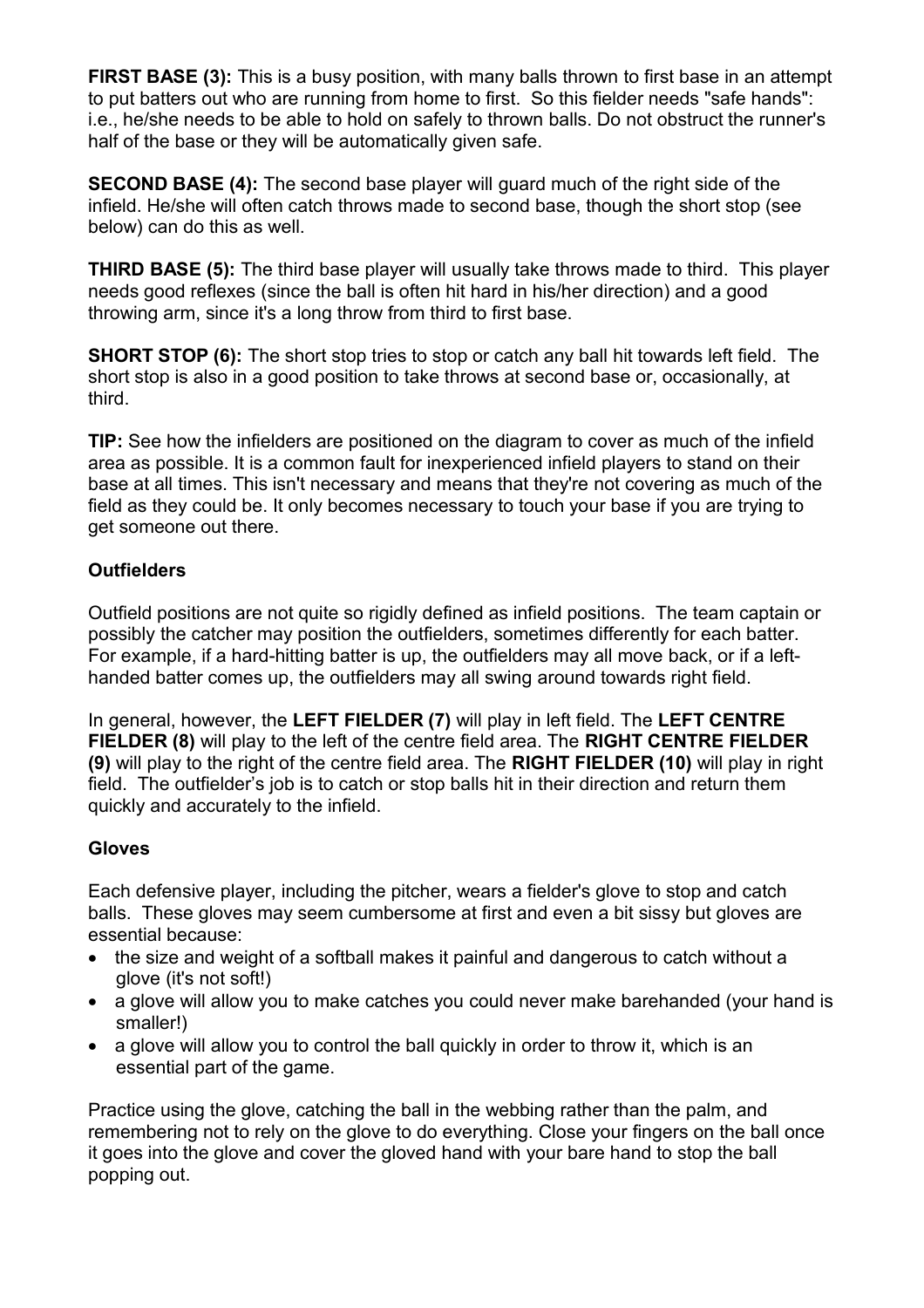Another reason to practice with the glove is that it's worn on your weaker hand (i.e., if you're right-handed you'll wear a glove on your left hand), and you're probably not used to catching with this hand. The reason for this arrangement is so that your stronger hand is free for throwing.

# **Part 4: Pitching**

In Slowpitch Softball, the pitcher must start with a foot in contact with the pitching plate. He may take one step in any direction, but his foot must remain in contact with the plate until the ball is released. The ball is lobbed underarm and must have an arc which reaches **at least 6 feet, but no more than 12 feet,** from the ground. Anything else will be called an illegal pitch by the umpire and will count as a ball unless the batter swings at the pitch.



The pitcher in Slowpitch may seem on a hiding to nothing, since everyone is going to hit the ball. But the trick is to use different kinds of spin, a high arc and variations in the speed or angle of delivery to make things as awkward as possible for the batters.

As shown in the diagram, the batter will be standing next to home plate, ready to hit. Here comes the pitch! For a moment, let's ignore the main object of the game, which is for the batter to hit the ball. Suppose he/she doesn't? What happens then?

## **Strikes and Balls**

A pitched ball will be described (by the umpire) as either A pitched ball will be described (by the umpire) as either the strike the strike and **STRIKE** or a **BALL.** Basically, a strike is a good pitch and a ball is a bad one.

## **A GOOD PITCH must**

- be pitched from the pitching plate.
- $\bullet$  have an arc of between 6 and 12 feet from the ground.
- not, in the opinion of the umpire, be too fast.
- not touch any part of home plate.
- touch some part of the strike mat.

### **Some definitions:**

- **A STRIKE** is a pitched ball which fulfils all of the above conditions. In all other cases, the pitch is a **BALL**, unless the batter swings at it.
- **A STRIKE OUT** occurs if three strikes are called against the batter and the batter hasn't managed to hit the ball into Fair Territory.

## A **STRIKE** is **called** if:

- a pitch is good and the batter fails to swing at it.
- the batter swings at and misses any pitch, or swings and hits the ball into Foul Territory (without it being caught) or into Dead Ball Territory.

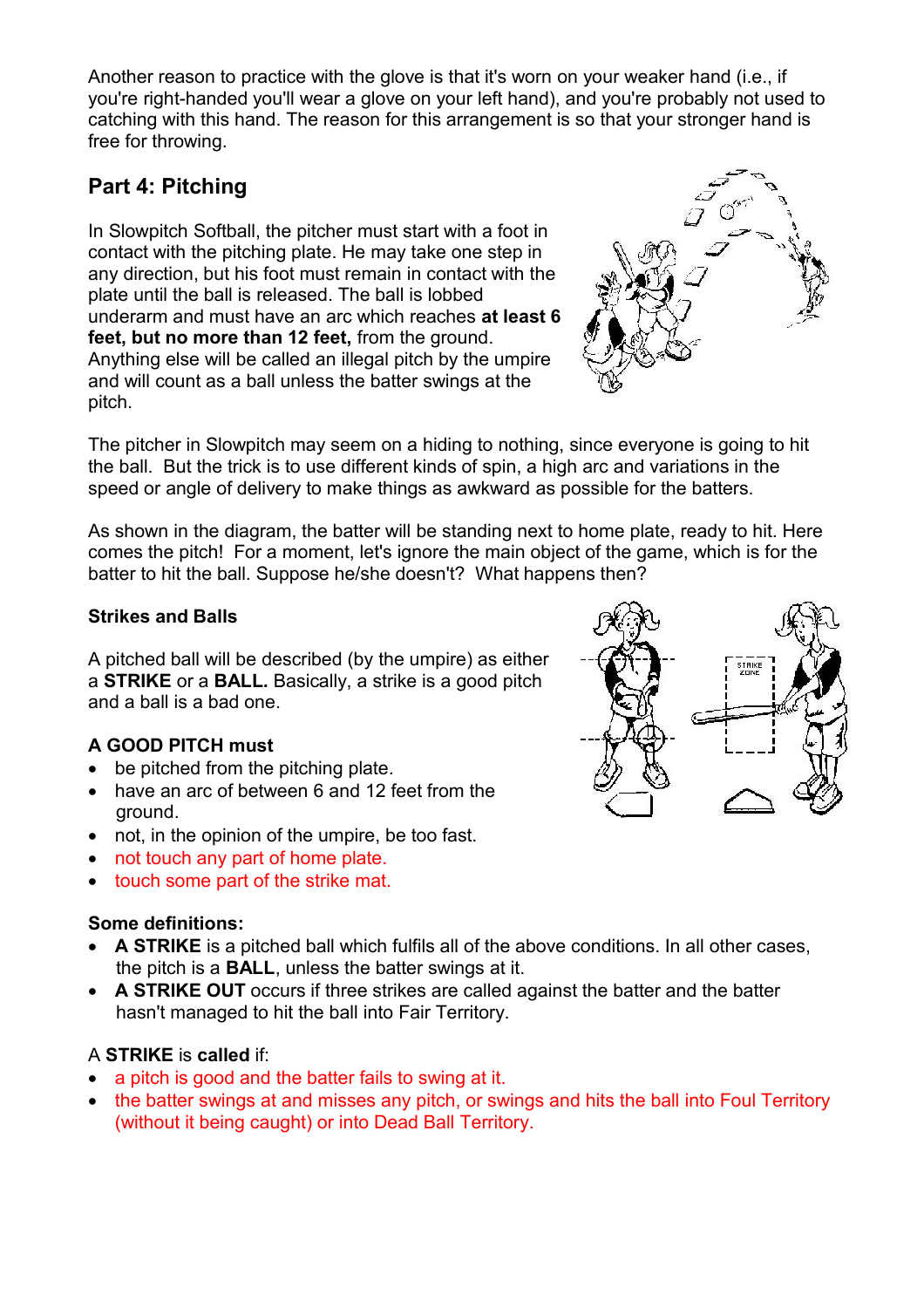## **A BATTER ON BASE** or a **WALK** occurs if:

- A pitcher pitches four **BALLS -** bad pitches which the batter makes no attempt to hit. In this case the batter will walk to first base if female and second base if male.
- Putting batters on base is dangerous since it 'loads the bases' with runners who can score if a big hitter gets a ball into Fair Territory. The basic job of a Slowpitch pitcher is to throw strikes!

# **5: Batting**

A right-handed batter will stand to the right side of home plate (from the pitcher's point of view) and a left-handed batter to the left of home plate. Once a batter hits the ball into fair territory, he/she advances counter-clockwise around the bases.

## **Basic batting techniques:**

- Start with your weight mostly on the back foot and the bat drawn back.
- Watch the ball all the way to the point of contact with the bat.
- Begin the swing by stepping towards the pitcher with the front foot.
- Twist the body to open the hips, then the shoulders, which pulls the bat through to meet the ball.
- It's important to have a full follow-through on the swing

If and when you hit the ball into Fair Territory, you **must** run. You have no choice. You must drop (never throw!) the bat down into Foul Territory and run as fast as possible to first base (and on to further bases if you think you can make them safely - i.e., before the fielders can get the ball to a player on that base). Remember that you must touch every base with your foot as you run past it, and when you decide to stop at a base (apart from first base and home plate), you must stop on it, not run past it. if you run past, you're liable to be tagged out.**If you do not drop the bat before 1 st base you will be out.**

## **FAIR AND FOUL BALLS**

A ball is considered to be **FAIR** if:

- it lands in the outfield (i.e. in Fair Territory), and then rolls foul
- it is hit into Foul Territory, but then rolls into Fair Territory before it passes first or third base.
- it hits either first or third base, no matter where it goes afterwards!

A ball is considered to be **FOUL** if:

- it is hit into the infield (i.e. in Fair Territory) but then rolls foul before it passes first or third base
- it is hit into Foul Territory outside the outfield and then rolls into Fair Territory

**NOTE**: A ball touched by a fielder standing in fair territory is **FAIR**, a ball touched by a fielder in foul territory is **FOUL**.

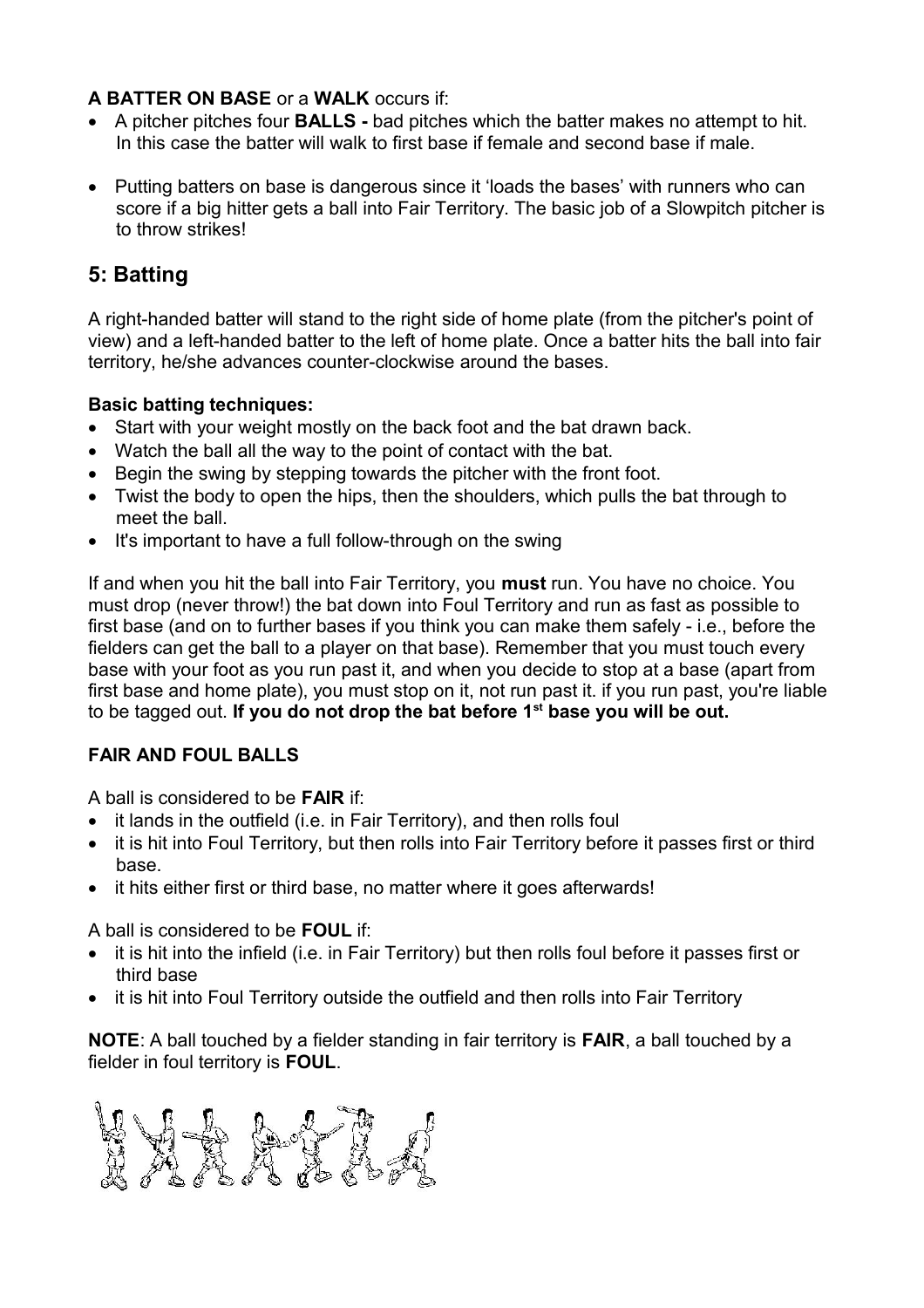# **6: Running the Bases**

So you've hit the ball, it's not been caught in the air by a fielder, it lands fair and you're forced to run. You have now become a **BATTER-RUNNER** until you reach first base, and a **BASE RUNNER** thereafter.

You are not considered safe - i.e**.** you can't become a base runner - untilyou reach first base without being put out. if any defensive player is holding the ball and touches first base with any part of her body, or the ball itself, before you get there, you are **OUT.**

### **A typical example would be this:**

You hit the ball along the ground (called a **GROUND BALL)** to the short stop. You set off for first base. The short stop picks it up and throws to the first base player, who catches the ball in his glove while his foot is in contact with the base. The ball gets to her before you can reach the base. You're out! You can be put out in the same way at all bases to which you are **FORCED** to run (we'll explain when you're forced to run and when you're

not in a moment).<br>As a base runner you are never safe until you are touching a base. If at any point you are touched with the ball (whether in or out of the glove) by a fielder and you are notsafely in contact with a base, you are out. This is called a TAG. A runner is not allowed to go more than 1 metre (approximately an outstretched arm of a fielder) out of a base path to avoid being tagged out. Any runner which does will be called out.

There are two exceptions to the TAG rule:

**Over-running first base**. As a batter-runner, you don't have to stop dead on first base. You are allowed to make contact with the base and then run on beyond it in a straight line (so you don't lose speed and momentum) after which you can safely walk back to first without the danger of being tagged out. However, if you pass first base and turn into the field of play with the intent to run on towards second, you can be tagged out.When running to second or third base, however, you must stay in contact with the base once you reach it. Incidentally: you can also over-run home plate when scoring a run.

**A dead ball situation**. An example of a dead ball situation iswhen the batter swings and hits the ball into Foul Territory. The ball is now considered dead and no play can take place, so if you had left your base on the swing, you are allowed to walk back to it in safety prior to the next pitch. Another common example of a dead ball situation is an OVERTHROW. This is where a ball thrown inaccurately or missed by one of the fielders ends up in Dead Ball Territory. At this point, the umpire will call the play dead. Any baserunners are then allowed to walk safely to the base they were attempting to reach at the point when the throw was made, plus one more. Even if a base runner was standing on a base, he will be awarded the next base he might have advanced to, plus one more. Runners may return to touch a base left too soon on a caught fly ball, or a missed base, without any effect on the award. Inexperienced players often dispute the award of bases in this situation, but that's the rule!

Now we'll look more closely at when base runners are forced to run and when they're not, and what fielders have to do in these situations to put runners out:

### **Force Outs**

Let's suppose that you have made it to first base safely and now the next batter comes up to bat. Remember that you can only advance to second base or beyond if the next batter hits the ball or receives a walk.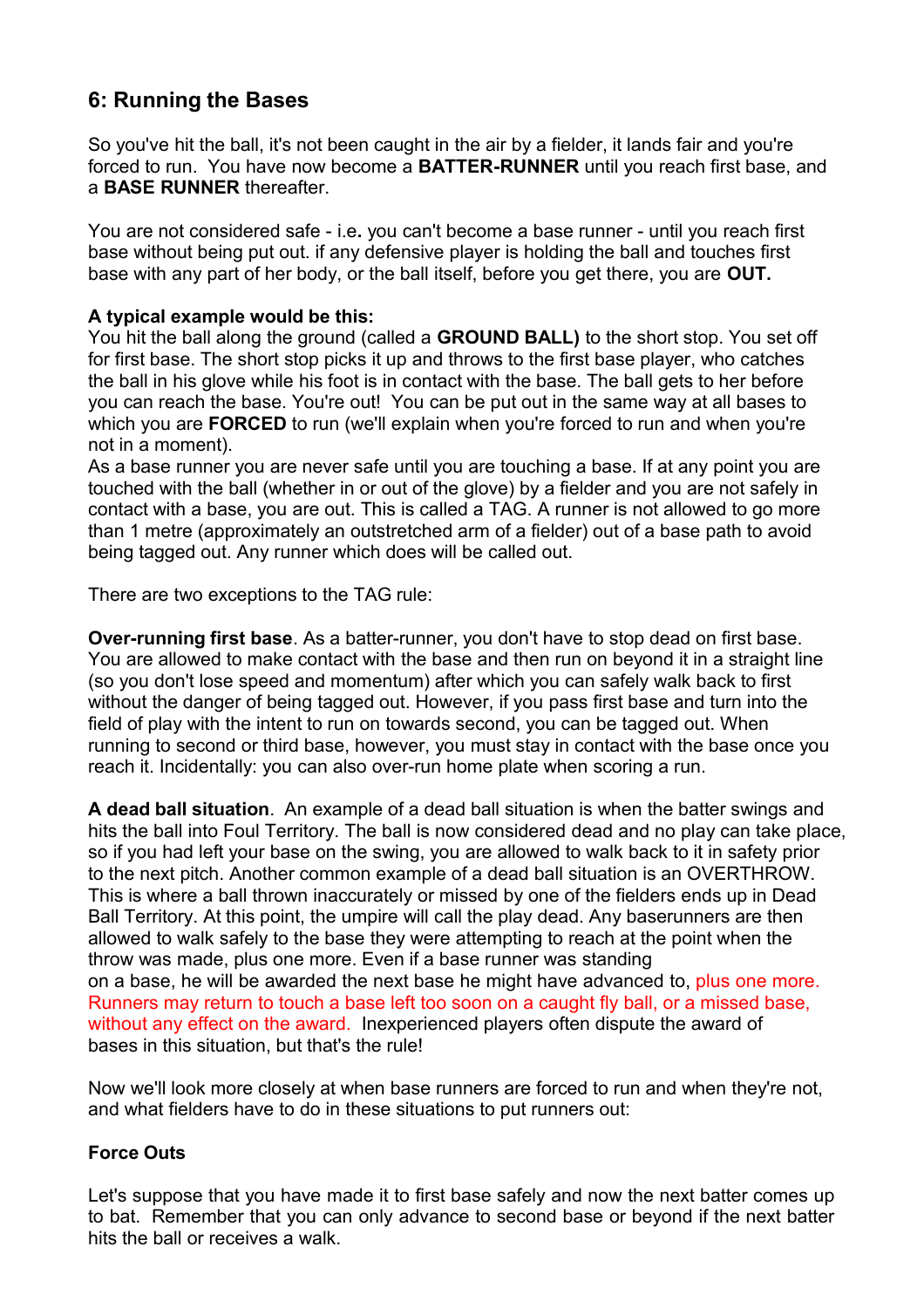However, if the next batter hits the ball into Fair Territory without it being caught in the air, you are forced to run towards second base because the batter-runner is coming to occupy first base and no more than one runner per base is allowed. In any situation where you as a base runner are forced to advance, the defensive team can put you out simply by throwing the ball to a player standing on the base to which you're advancing. This is called a FORCE OUT (or Force Play). No tag is necessary, although the fielder can choose to tag you while you're between bases if he wishes.

Now let's suppose that you're a base runner on first and the next batter hits a ground ball to the short stop. You are forced to run to second, the batter-runner is forced to run to first, and the defensive team has a choice of two possible FORCE OUTS: you or the batterrunner. If they're feeling ambitious and there are less than two outs, they can go for both of you. If they're successful, this is called a DOUBLE PLAY. Typically, the short stop would throw the ball to the second base-player standing on second (that puts you out) and the second base-player would throw immediately on to first base. If the throw reaches the first base-player before the batter-runner reaches the base, they too would be out!

Force plays can apply at any base. For example, if there are base runners on all three bases (this is called BASES LOADED), then all the runners are forced to run on the next hit that isn't caught in the air, and the fielders could get a FORCE OUT at any base including home plate.

## **Tag Outs**

You have probably already grasped the point that fielders must TAG OUT runners who are not forced to run; simply standing on the base with the ball won't do. Say you are the first batter in the inning and you hit a DOUBLE (a hit that allows you get to second base). When the next batter hits the ball and runs toward first, you don't have to advance if you don't want to, because no one is coming to occupy your base. If you do choose to head for third, you are UNFORCED and to put you out, a fielder must tag you with the ball in hand or glove before you reach your target base. In fact, you can turn around and run back to the base you came from if that seems a wiser choice; no one is coming to occupy that base and it's still yours!

There is a great deal of skill and judgement involved in base running. A good runner can often gain an advantage by forcing the defensive team to panic and make mistakes. So pay attention at all times, run hard and look for chances to take extra bases when the defenders make bad throws or simply aren't paying attention. Never give up on the possibilities until the umpire has called "Time!" and the play is over.

#### **Catch Outs** (ball is caught in the air)

Suppose you're on first base with less than two out and the next batter hits the ball in the air towards an outfielder (this is called a FLY BALL, or, if it's hit on a low, hard trajectory, a LINE DRIVE). Well, as soon as the outfielder catches the ball before it hits the ground, then the batter is out - at which point you're no longer forced to run to second, since there's no batter-runner coming to occupy first. The force is off.

Instead, you can choose whether to advance to second or not, and this means the defensive team can't get you out with a Force Play.They can only get you out by tagging you with the ball: a TAG OUT or Tag Play. That's why, if the ball is hit in the air towards a fielder when you're a forced runner, you shouldn't automatically take off for the next base, because the catch might be made and the force removed.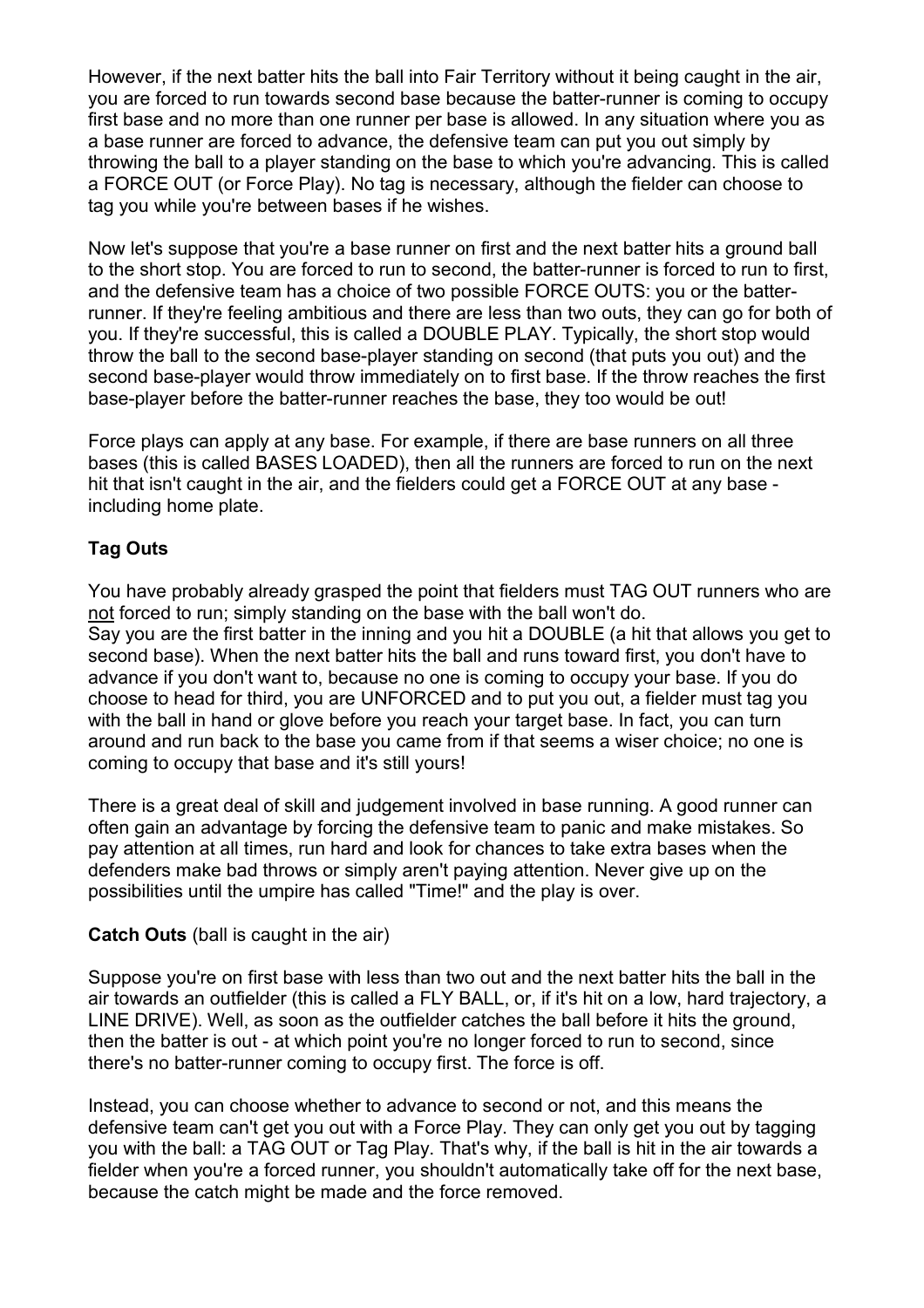**AND HERE'S THE KEY POINT**: you cannot advance to the next base on a caught fly ball unless your foot is in contact with the base you're already occupying when the catch is made, or afterwards. This is called TAGGING UP. You must tag up before you can advance after a caught fly ball. Why? it's a rule!

### **Sliding**

Remember that we said you can overrun first base (or home), but not second and third, where you can be tagged out if you're not in contact with the base. But running hard and then stopping dead on a small base isn't easy!



One way to do this is to slide the last few feet into the base along the ground, so that you come to rest on or in contact with the base with minimal loss of momentum. Another reason to slide is that you will present a smaller and more difficult target for the defensive player who might be waiting to tag you. Sliding into First base is only allowed where a double safety base or two separate coloured bases are being used. This is a matter of player safety.

### **TIPS FOR SLIDING**

Start your slide about 10 feet from the base. Tuck one leg under the other, lean back into a reclining position, but keep your fists clenched and your arms up off the ground (to avoid injuries). Sliding is most fun and least painful on wet grass; however we do not recommend it in Clifton League games due to the uneven nature of the surface.

#### *ACKNOWLEDGEMENT*

*This guide is based on BSUK's BEGINNER'S GUIDE TO SOFTBALL\**

#### **Extra Clifton League Rules:**

- **1. Runners: A runner can be provided from the Home Plate – the fielding side must be made aware. The runner must start with their front foot level with the rear line of the strike mat. They must not move until the ball has been struck. Taking a step as the batter swings is not allowed and a strike will be called.**
- **2. Mercy Rule: No team may score more than 10 runs per innings.**

**A "maximum 20 runs ahead rule"will apply from the top of the 4th innings. If the team at bat first is at (orreaches) 20 runs ahead in the top half of the 4th innings, "side away" must be called and the opposition must be given the chance to bat.**

**If the opposition does not reduce the difference to less than 20 runs then "ball game" is called. Conversely if the team to bat first are 20 runs or more behind their opposition AFTER their turn at bat (or at any point in the opposition's turn at bat) in the 4th innings then "ball game" is called and the opposition has won the game. The same principle applies in the 5th innings.**

**3. All games are to be played, where possible, with 5:5 ratio. If a team is short, other teams with extra players must be willing to help out and keep the ratio. A maximum of 3 players may be borrowed. Borrowed players may field at pitcher, catcher or outfield. Additional players (in any ratio) may be added to the batting order provided that male and female players alternate at bats.**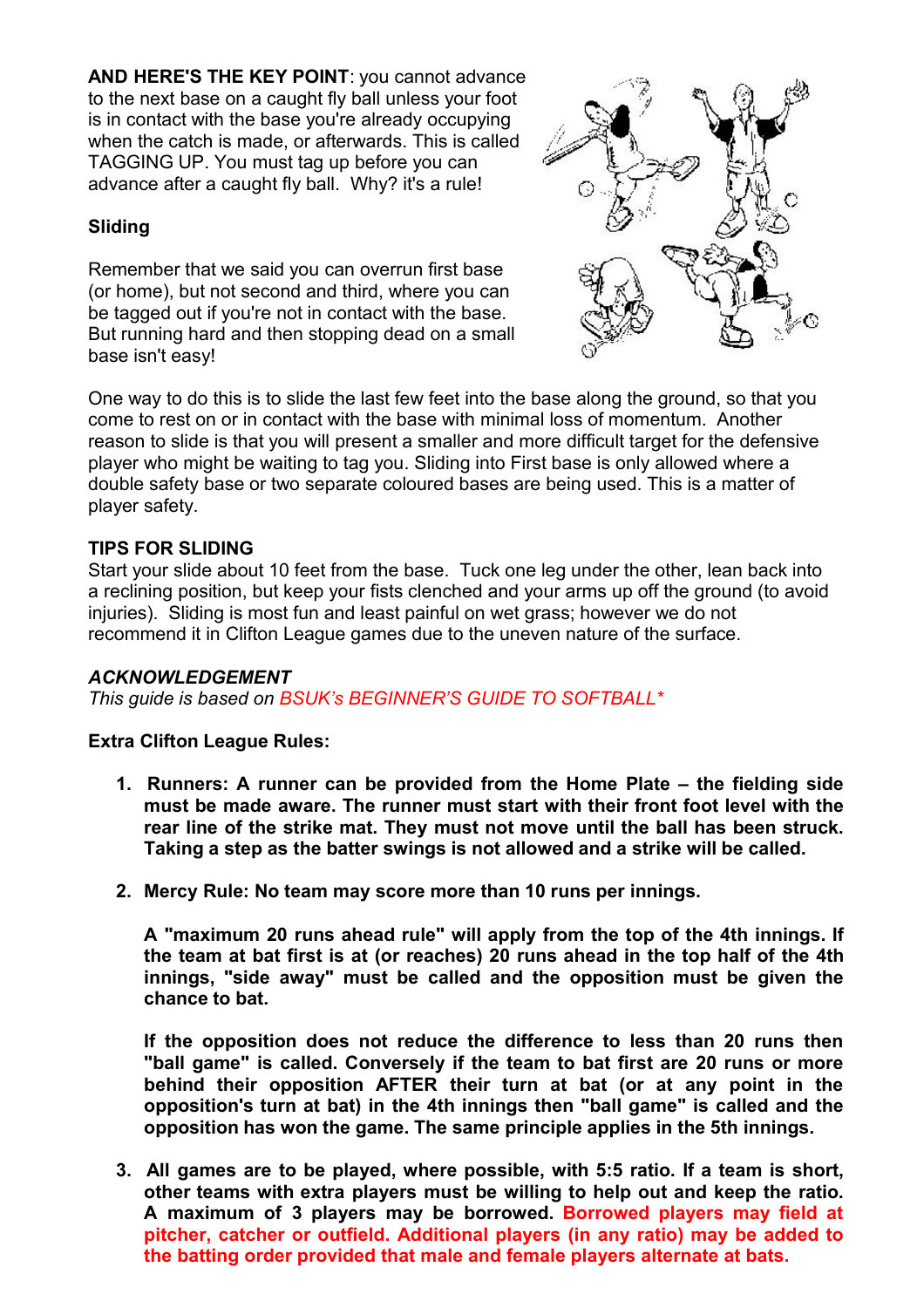**If a team is left with fewer than 10 players (using the 5:5 ratio rule) the following will apply.**

**Fielding: the fielding team may use a 6:4 ratio provided that the "6 th" player plays as catcher (note to captains – if you don't want the opposition fielding 6:4, lend them an extra fielder!).**

**Batting: the batting team may bat with one player short (i.e. with 4 batters of either sex) without taking an automatic out. If the batting team is two players short (i.e.batting 4:4 or batting with only 3 players of either sex) then an automatic out shall apply to one of the missing batters (the batting team shall nominate which missing batter is the auto out and inform both the umpire and the opposing captain where this occurs in the batting order).**

- **4. In case of bad light, or rain, a result may be declared and stand after each side has completed 3 innings. If 3 complete innings have not been played the game shall be rescheduled and start from scratch. If a game is called part way through innings 4-5 the score will revert to the last completed innings.**
- **5. All games are to be played over 5 innings subject to the above. Any game called early due to the Mercy Rule should have the remaining innings played out as a friendly (with no effect on the final score) - we're there to play softball after all!!**
- **6. Neither the Foul Tip nor Infield Fly rules will be played:**

**a) A ball caught by the catcher after hitting the bat will be considered a "catch" in all cases and the batter is out.**

**b) In the event that an umpire determines a fly ball to be intentionally dropped to gain an infield advantage, "Dead Ball" will be called, there will be no outs and the runners will be returned to the last base held at the time of the pitch. The batter will resume on the same count that they had at the time of the last pitch.**

- **7. If a member of the public, or their mad dog, interferes with the play in any way, the captains should confer and agree to award the runners the bases that, in their judgement, they would have reached had the interference not occurred (e.g. if the ball's hit way beyond the outfield and a dog runs off with the ball in its mouth then award a home run).If the interference prevents a fielderfrom catching a fly ball ormaking a force outat a base then replay the at bat.**
- **8. Bats must be dropped not thrown. In the interests of safety any player throwing their bat (especially backwards at the catcher!) as they run to first will automatically be given out. A second offence in one game will result in their Captain sending them off.**
- **9. Anyone behaving in an abusive / aggressive manner on field can be benched temporarily / sent off at the discretion of their Captain, Vice Captain or the League Organiser.Aggressive physical contact will result in immediate sending off and possible suspension or ban.**
- **10. No player is allowed to take food or drink within the confines of the diamond or fair ball line. This includes the catcher. It really is common sense as cans/bottles/cartons/packets can cause a slip and potentially serious injury.**
- **11. You must adhere to the byelaw preventing BBQs on The Downs.**